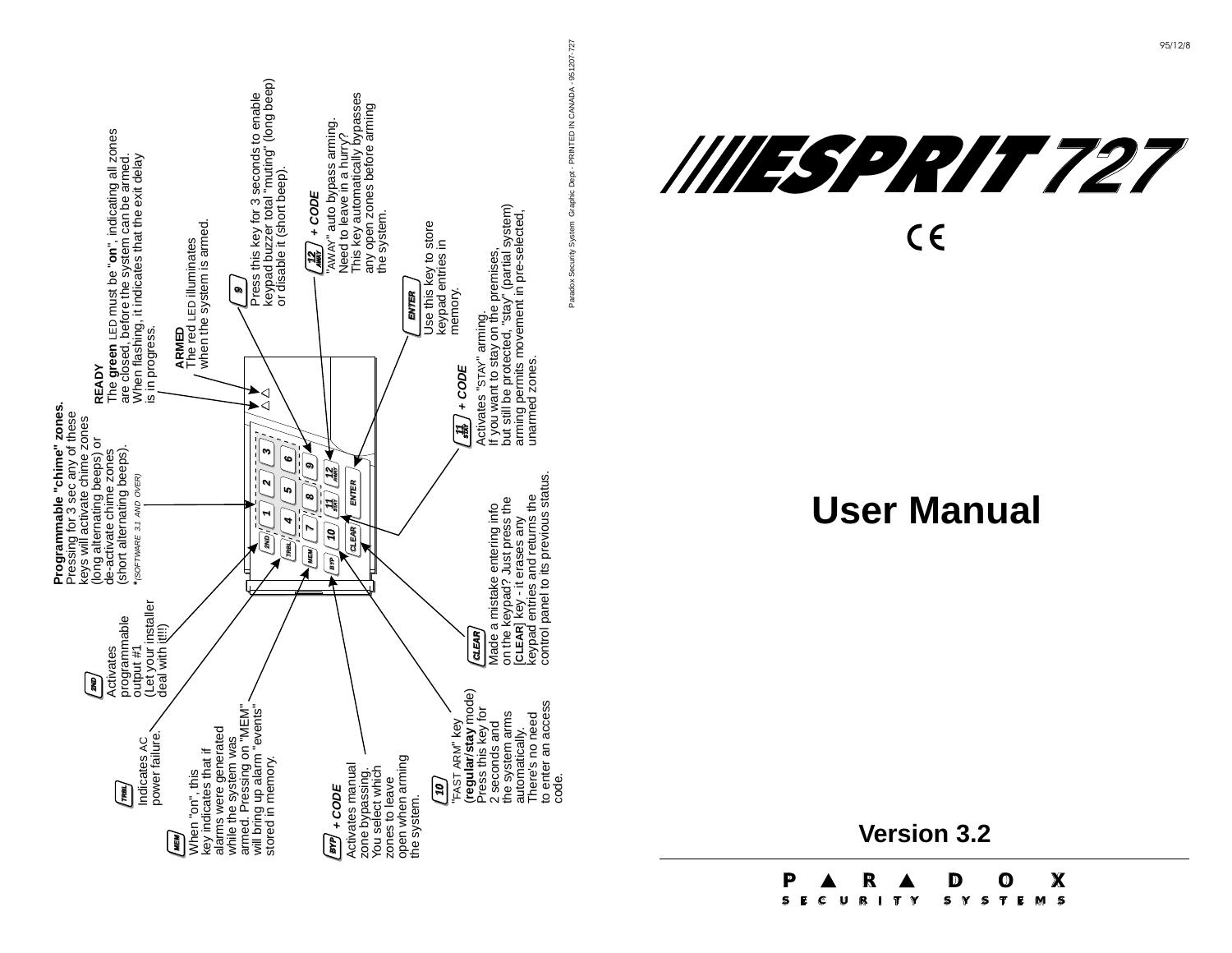

#### ESPRIT 727

Welcome to the world of ESPRIT technology. Your ESPRIT security system control panel is the first one of its kind designed with total ease of use and simplicity in mind. We've harnessed the most advanced technology available to create a sophisticated control panel with powerful features that ANYONE can use, without memorizing complex, confusing codes or taking a course in computer programming!!

Not only is ESPRIT easy to operate, with many functions accessible by one touch of the keypad, but it's also functional and stylish. We're sure that you've already been impressed by its compact design and attractively styled keypads, with their adjustable illumination levels. The protection it provides will also impress you! The dwelling or building that you want to protect can be divided into up to 8 zones, and controlled by up to 5 keypads. All the security operations you need to access will be right at your fingertips.

The **ESPRIT** keypad's comprehensive 8 zone keys, 8 function keys and keypad sounder serve to keep you instantly aware of alarm, system and operational status. Motion detectors, smoke and glass break detectors, as well as vibration/shock and door/window contact sensors will all report to the ESPRIT's two RISC microprocessor brains, and vital security information will be communicated to you on the uncomplicated keypad display.

Look. Everything you need to know about your security system is clearly and simply displayed on the Esprit keypad. Controlling system operations is a question of following a few straightforward instructions. The keypad diagram contained in this booklet provides you with an excellent introduction to the roles of the keypad function keys.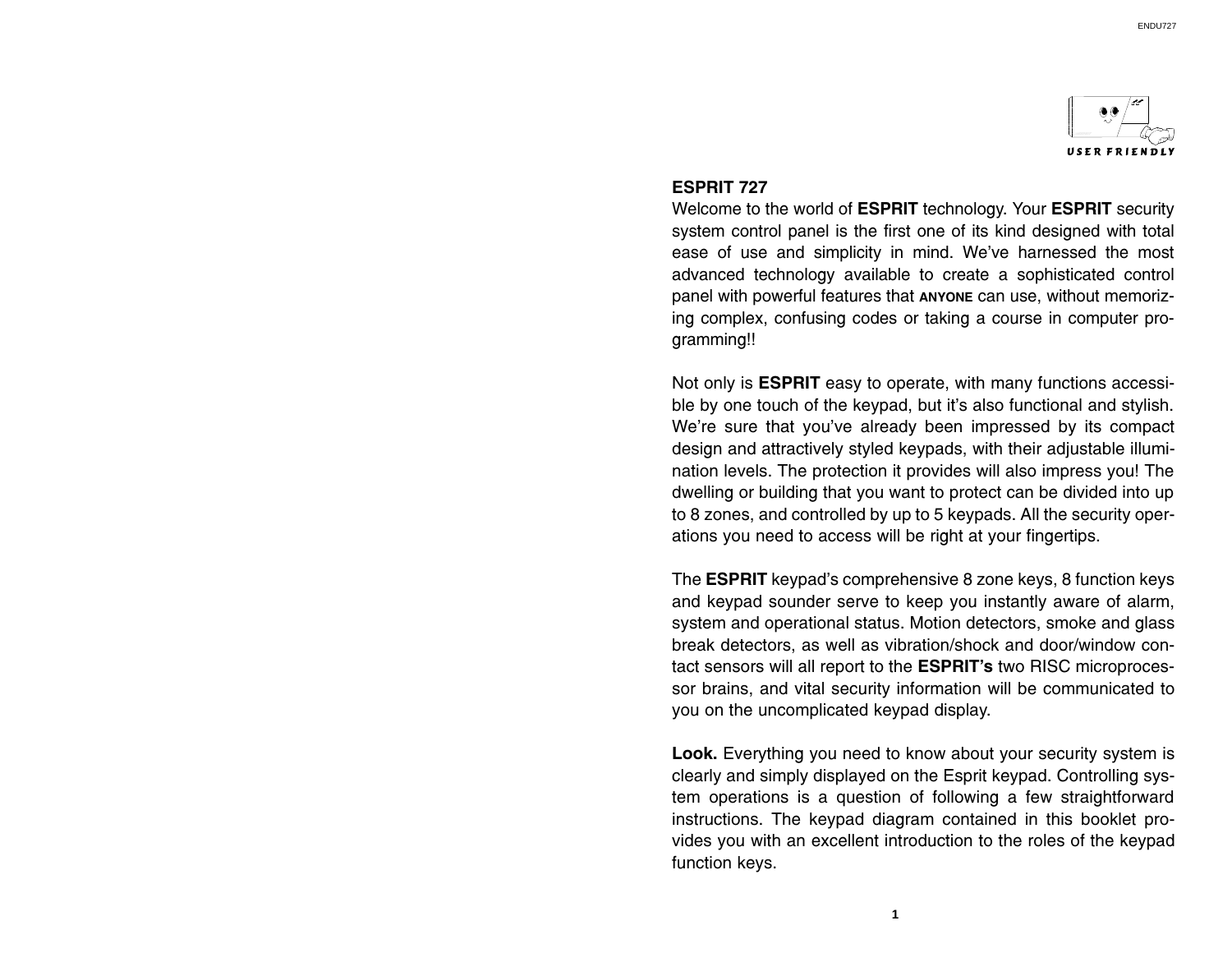Listen. Every time a key is pressed, it illuminates and the keypad beeps (0.5 second tone) to show that the entry has been recognized. When you enter information on the keypad, it will guide you with beep tones that communicate acceptance or rejection of your entries. You should be familiar with these two keypad beep tones:

"CONFIRMATION" beep: When an operation (i.e. arming/disarming) is successfully entered on the keypad, or when the system switches to a new status/mode, the sounder produces an intermittent beep tone.

"END/REJECTION" beep: When the system reverts to previous status, or when an operation is incorrectly entered on the keypad, the sounder emits a continuous beep tone.

## Code priority

When deciding who should have access to your security system control panel, please keep in mind that each of the Esprit 727 master and user codes has been assigned a code priority. Code priority determines the level of security access each user will have, and which features and functions they can activate. The Master User Code ("priority  $2$ ") can arm/disarm the system, activate zone bypassing, and reprogram master and user codes. User Codes #1- 3 ("priority 3") can be used to arm/disarm the system, activate "STAY" and "AWAY" arming, and zone bypassing. User Codes #4-6 ("priority 4") can arm/disarm the system and User Code  $#7$  ("priority  $5$ ") is an "arm only" access code.

## Master and User Code programming:

The Esprit control panel can be programmed to accept up to 7 user codes. Depending on your security requirements, you can choose to use either 4 or 6-digit access codes with your system. 6-digit codes are considered more difficult to "crack" and are therefore viewed as more "secure." If, however, ease of recall is your priority, then 4-digit access codes can be programmed instead.

Your installer will program the Esprit to accept 4 or 6 digit codes, and can also program the values for these codes. If you wish to create or change the codes yourself, you may do so by following the steps indicated below. The master code must be used to enter "programming" mode to program user codes.

## To program the master and all user codes:

Press  $[ENTER]$  + master code + 1 digit access code number + new 4 or 6 digit code  $+$  [ENTER].

Note: If only 2 or 4 digits are entered, digits "00" will be enter automatically in the remaining memory space.

| <b>MASTER CODE:</b> |                   | [1] (priority 2) Arm, Disarm, Bypass,<br>Away, Stay, reprogram<br>master and user codes |
|---------------------|-------------------|-----------------------------------------------------------------------------------------|
| USER CODE #1:       | $\mathsf{[2]}$    | (priority 3) Arm, Disarm, Bypass,<br>Away, Stay                                         |
| USER CODE #2:       | $\lceil 3 \rceil$ | (priority 3) Arm, Disarm, Bypass,<br>Away, Stay                                         |
| USER CODE #3:       | [4]               | (priority 3) Arm, Disarm, Bypass,<br>Away, Stay                                         |
| USER CODE #4:       | [5]               | (priority 4) Arm, Disarm                                                                |
| USER CODE #5:       | [6]               | (priority 4) Arm, Disarm                                                                |
| USER CODE #6:       | [7]               | (priority 4) Arm, Disarm                                                                |
| USER CODE #7:       | [8]               | (priority 5) Arm ONLY                                                                   |

## ARM ONLY" CODE:

This code can only be used to arm the system. No other system features can be accessed, and the system cannot be disarmed using the "Arm Only" code, unless it is used during the exit delay period.

## Deleting a user code:

Pressing the  $[2ND]$  key +  $[ENTER]$ , while in programming mode at any user code address, will delete that user code.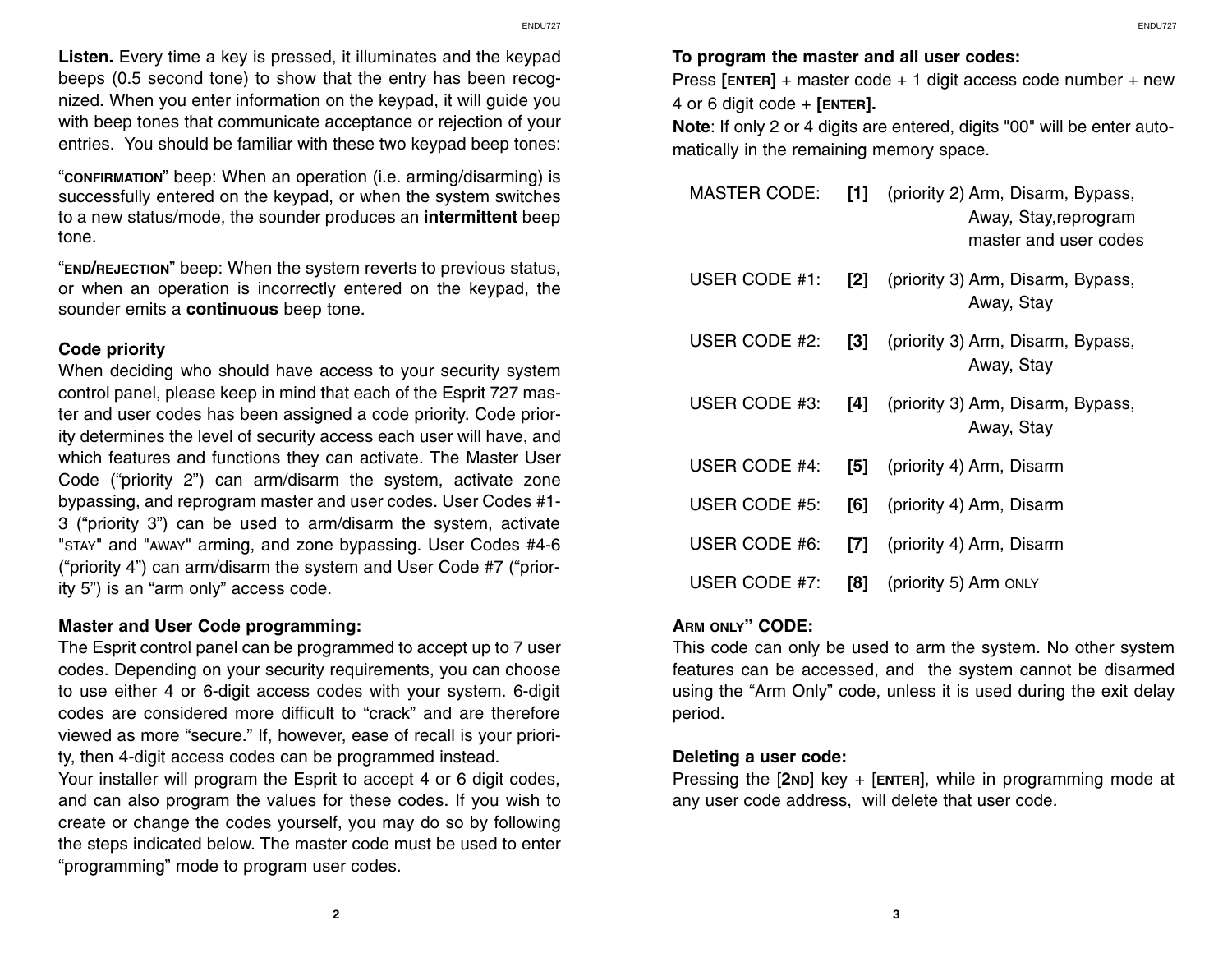## ARMING THE SYSTEM

The user-friendly Esprit 727 can be armed in 5 different ways designed to cover a wide variety of security situations. We suggest that you familiarize yourself with all 5 arming procedures so that you can take full advantage of your control panel.

# (1) REGULAR system arming

## *(used for normal, day-to-day system operation)*

The keypad's green "READY" light must be "on" in order to arm the system. This light will only illuminate if all protected zones are closed. All doors and windows must be closed, and there can be no movement in areas monitored by motion detectors. Once the "READY" light is on, enter your user code. (The installer will program all user codes and code priorities for you.) If you make a mistake entering your code, the keypad sounder's "END/REJECTION" beep will let you know. Just press [CLEAR] and re-enter the code. When you have correctly entered your user code, the red "ARMED" light will come on, and you will hear the keypad "conFIRMATION" beep. The "READY" light will flash during the exit delay period. Your installer will program exit delay duration based on the time you require to safely exit the protected area once the system is armed.

Important: Please note that when entering user codes, the [10] key represents the digit "0".

# $(2)$  "STAY" arming

## $[$  STAY $]$  + MASTER CODE OR USER CODES #1, #2, #3 *(partial system arming)*

"STAY" arming allows you to remain in the protected area while "partially" arming the system. This means that you can stay in and move around your home or commercial building, while certain designated zones are armed and still receive the protection of your security system. You might choose to have entry/exit points like doors or windows protected, or the basement, or perhaps all the zones on the perimeter of your home or establishment. Based on your instructions, your installer programs the control panel to bypass these zones in "stay arming" mode. These programmed "stay" zones can only be changed during zone definition programming. (Please remember that fire zone #7 and keypad zone #8 cannot be bypassed.) Entering  $[sTAY]$  + MASTER CODE or  $[sTAY]$  +

USER CODE #1 (#2 OR #3) on the keypad activates the "stay arming" command. "STAY" arming can also be activated by a key switch please refer to section on "key switch/push button arming".

# (3) "FAST" arming **KEY [10]**

## *(One touch system arming - no code required)*

Fast arming (regular mode). When the "READY" light is on, pressing key [10] steadily for 2 seconds will automatically arm the system. No user code is required. This feature can be used to enable specified individuals like service personnel (i.e. cleaners, maintenance) to arm the system when leaving the protected area, without giving them access to any other control panel operations. ("FAST ARMING" must be activated by your installer during "panel option" programming.)

Fast arming (stay mode). When activated, no "READY" light is required to arm the system. Pressing key [10] for 2 seconds automatically "STAY" arms the system. (See "STAY" arming features described above.) Also, when system is stay armed, pressing key [10] will activate an exit delay and then return the system to STAY ARM status, eliminating the need to disarm and then STAY ARM the system again.

# (4) MANUAL BYPASS arming

 $[BYP] + MASTER CODE  $OR$  USER CODES #1, #2, #3$ 

*(Arms the system while bypassing defective zones and/or zones you wish to leave open)*

When you bypass a zone, it is no longer protected by the security system. It will not generate an alarm on the control panel. You may not wish to arm the entire system when, for example, workers are renovating your basement, or you require access to a side door, or for any other reason you need to leave a zone open while arming the system. If a component of your security system is damaged, it can also be bypassed until repairs are made. Manual bypass arming instructs the control panel to ignore zones that you designate "open", so that the rest of the system can still be armed. (Based on your instructions, only zones that your installer has programmed "bypass-enabled" can be bypassed during manual bypass arming,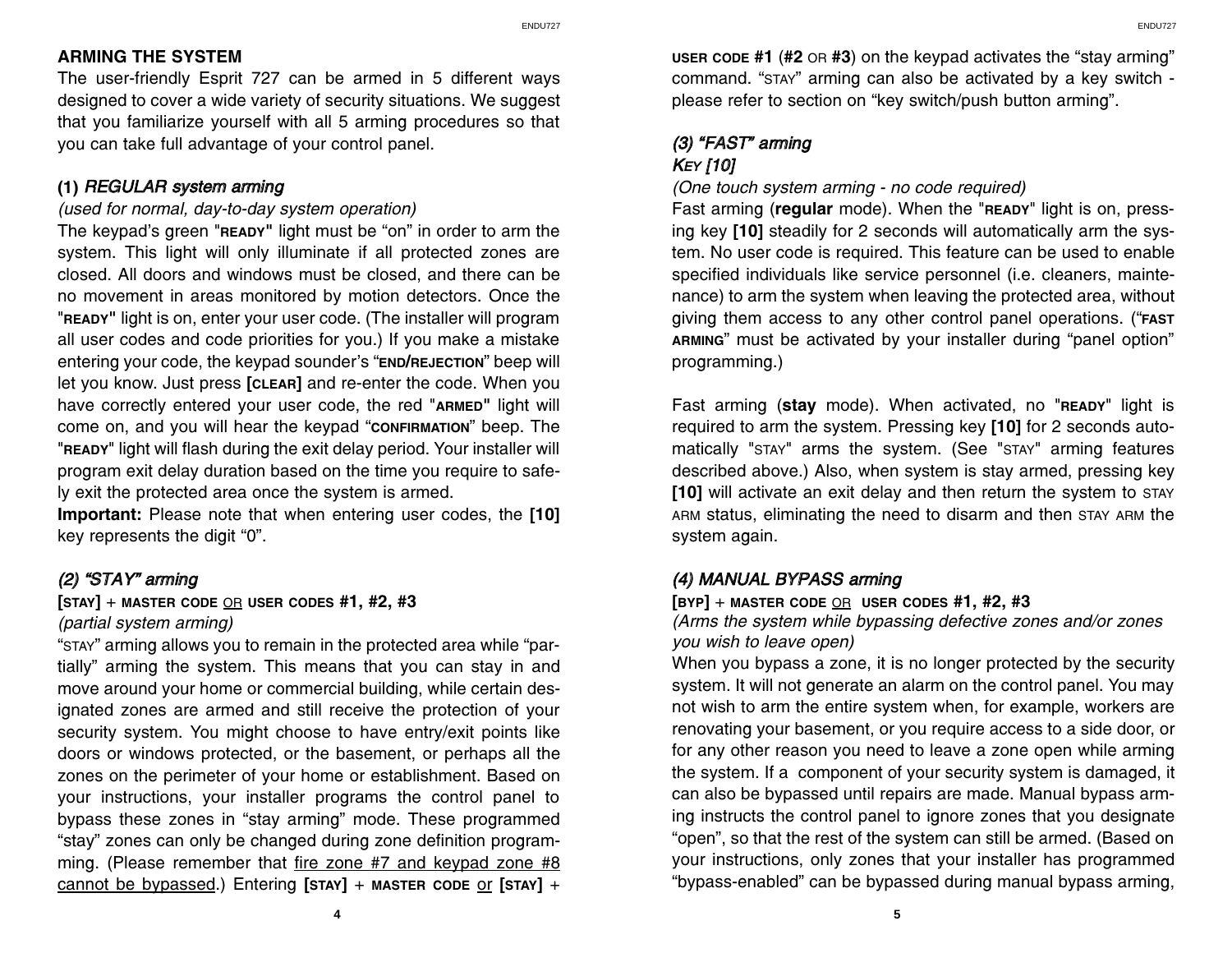"away" arming or "stay" arming. Please note that the fire zone can never be bypassed and zone #8 is always bypass-enabled.)

Press the bypass [BYP] key, followed by your MASTER CODE OF USER cope #1 (#2 on #3). You are now in "bypass" mode. The [BYP] and [ENTER] keys will be illuminated. Enter the key numbers corresponding to the zones you wish to leave open (1 - 6, 8). Press twice on a key if you wish to undo a zone selection. If you have entered the correct zone bypass information, press [ENTER]. The [BYP] key light will remain "on" indicating that zones have been bypassed. If you make an error entering zone numbers, press [CLEAR] and key in zones again. (Pressing the [CLEAR] key once more will exit the bypass mode, without saving any bypass entries in memory.)

 $\bullet$  To cancel zone bypass entries you have just made, press [BYP] <sup>+</sup>CODE + [CLEAR] + [ENTER]. Zone bypasses are cancelled every time the panel is disarmed.

Using the "bypass recall" feature, you can reinstate the latest zone bypass instructions saved in memory. Press [BYP] while in "manual bypass arming" mode and the previous bypass status will be reestablished. Even if you are in the process of entering new bypass information on the keypad, one touch of the [BYP] key will override this new information and reinstate the last zone bypass instructions you saved.

# (5) "AWAY" auto bypass arming

## $[AWAY]$  + MASTER CODE OR USER CODE #1, #2, #3)

*(System arming without the need to enter zone bypasses)* If you want to arm the system without manually entering zones to be bypassed on the keypad, you can use the "Away" auto-bypass feature.  $[AWAY]$  + MASTER CODE Or  $[AWAY]$  + USER CODE #1 (#2 OR #3) should be keyed in. The control panel will automatically bypass any open zones after the exit delay terminates and the system will be armed. The "ready" light does not have to be on, but all open zones must be "bypass-enabled". If any zones have been left open, the [BYP] light will illuminate to indicate that zones have automatically been bypassed. (The fire zone cannot be bypassed.)

Please note: This feature is not recommended for regular use because leaving zones open can reduce the efficiency of system protection.

## Panic Alarms

If you need to signal a "panic" situation, pressing keys  $[1]$  and  $[3]$ simultaneously for 1 second will generate a "panic" alarm. Panic alarms will be recorded in memory but not displayed on the keypad.

## Key switch/Push-button Arming

Based on your requirements, your installer can replace any keypads with a key switch or a push button that will immediately arm the system. The panel can also be programmed to activate regular or "stay" arming from the key switch/push-button. This arming method is particularly useful when installed in a master bedroom, making system arming and disarming convenient and accessible. (If you use a push button/key switch to activate "stay" arming, please keep in mind that if an alarm is generated, or a zone is opened after system arming that has not been defined as a "stay" zone, the system must be disarmed from a keypad, using an access code.)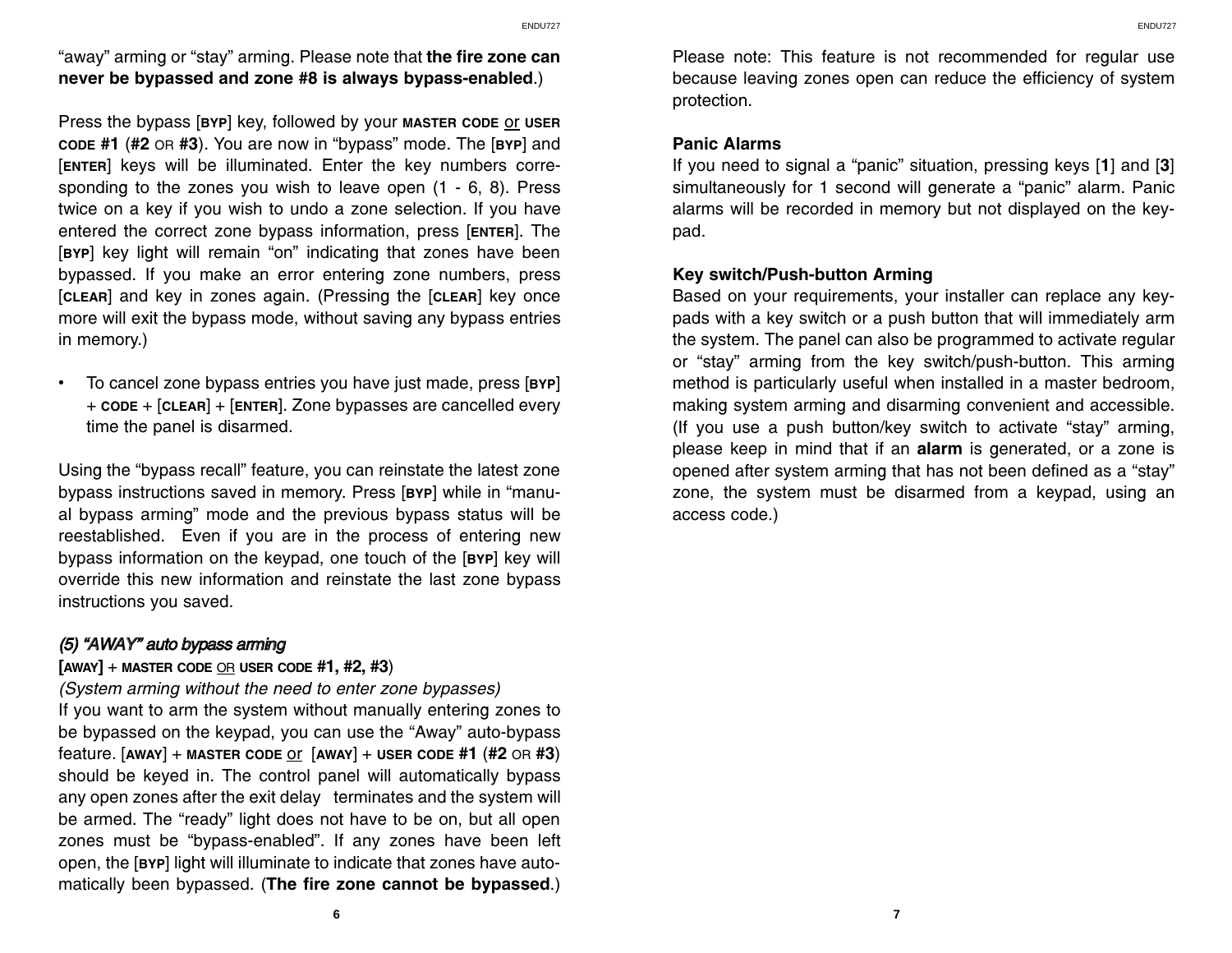## DISARMING THE SYSTEM

Enter the protected area using the designated entry-exit door. The keypad sounder beeps to remind you to disarm your system. Enter your user code on the keypad before the entry time expires. If you make a mistake while entering this code, press [CLEAR] and reenter it. The "ARMED" light will go off and the sounder will stop. If a fire or 24 hour zone alarm was generated while the system was armed, entering your user code will silence the siren. However, you should then check the zone and eliminate the cause of the alarm, otherwise the zone will remain "open" and after 30 seconds, the siren will reactivate. If you are unable to pinpoint the reason for the alarm, call your installer immediately.

## Alarm Memory [MEM]

The memory light [MEM] on your keypad will illuminate if any alarm situations take place while your system is armed. A record of all alarm situations that occur is stored in memory. After disarming the system, pressing once on the [MEM] key brings up the first "alarm event", which is displayed on the keypad. (An "alarm event" consists of zones that generated an alarm or that were open upon alarm.) Up to 15 levels of alarm history can be stored in memory. Each level of memory is retrieved by repeatedly pressing the [MEM] key. If the "END/REJECTION" beep is heard, this indicates that the last recorded level or the maximum level of alarm history has been reached. When the memory is full, the newest event takes the place of the oldest one in memory. After pressing of the [MEM] key, events will be displayed in order from the most recent to the oldest. To review alarm history again, press [MEM] key. Exiting memory mode is achieved by pressing [CLEAR] or [ENTER], which will be followed by the "END/REJ" beep. The [MEM] light also goes out. When you arm the control panel again, system memory will not clear and alarm history is saved.

# "Energy-Saver" Programming:

The ESPRIT 727 can be programmed to reduce energy consumption in the protected area. Just ask your installer about this option, which can automatically lower building temperature and/or turn off lights upon system arming. When the system is disarmed, the panel will return building temperature to its previous level and turn the lights back on.

# Keypad night illumination

Pressing on the [MEM] key for 2 seconds changes it to the keypad illumination key. Subsequently, pressing on this key alters the illumination level from low, medium, to high, and then "off". Keep pressing on the [MEM] key until you reach the level you require, then press [ENTER] or [CLEAR] to save the setting in system memory.

## Trouble Display [TRBL]

AC power failure will be communicated to you by the illumination of the keypad [TRBL] indicator. If you are unable to find the cause of AC power loss, contact your installer/alarm company immediately.